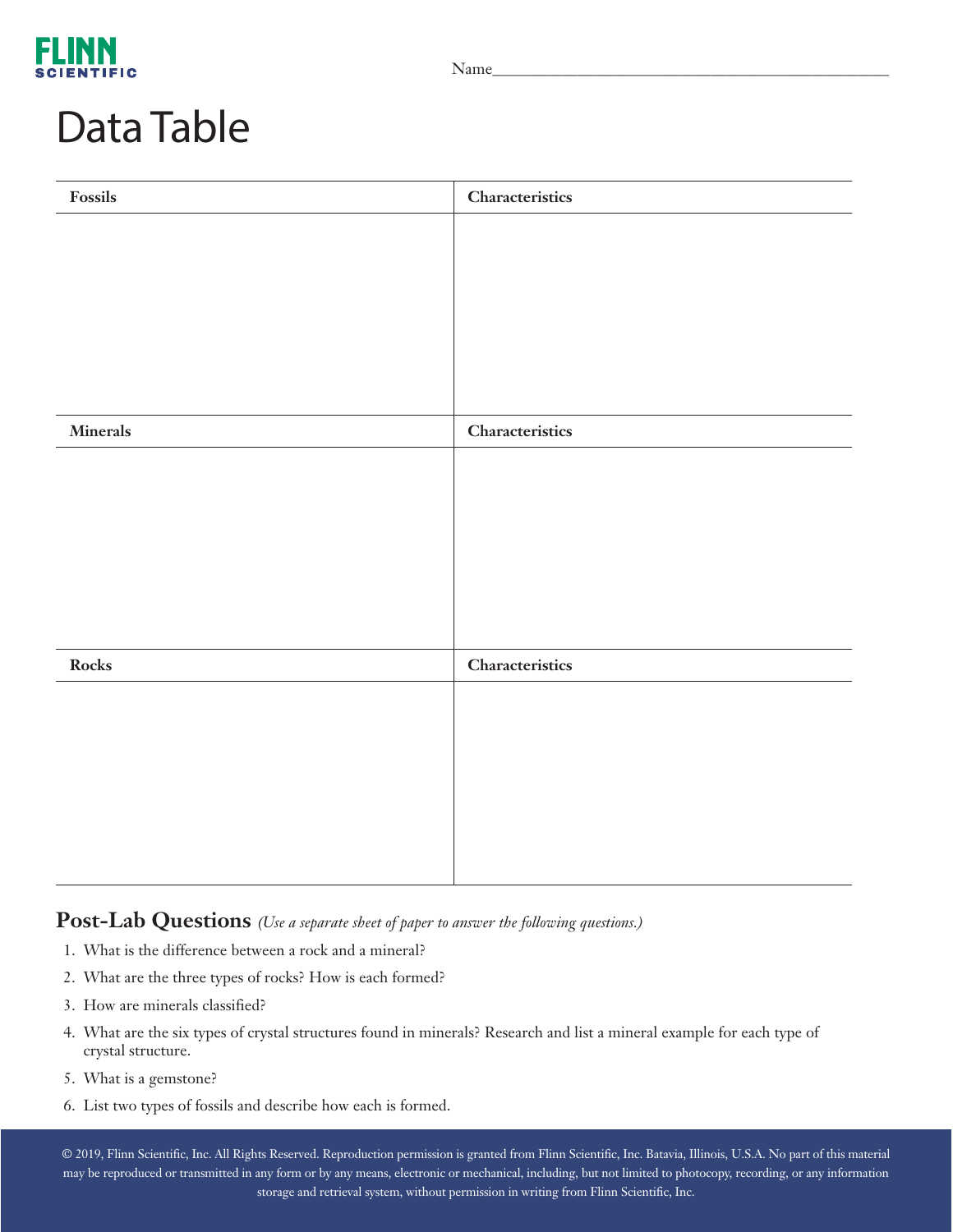# Specimen Identification Key

| <b>Fossils</b>    | Description                                     |
|-------------------|-------------------------------------------------|
| <b>B</b> ivalve   | Shell-like appearance with growth rings visible |
| <b>Brachiopod</b> | Ribbed shell, small                             |
| Crinoid stalk     | Cylinder shaped, ribbed                         |
| Dinosaur bone     | Resembles dried meat, porous                    |
| Gastropod         | Looks like snail shell                          |
| Horn coral        | Skinny, finger-like appearance                  |
| Petrified wood    | Grainy, wood-like appearance                    |
| Shark's tooth     | Tooth-may have sharp, serrated edges            |
| Trilobite         | Black, flat fossil, with ribbed thorax section  |

| <b>Minerals</b> | <b>Description</b>                                             |
|-----------------|----------------------------------------------------------------|
| Pyrite          | Gold/brassy looking, fool's gold                               |
| Gypsum          | White or pink, soft, used to make plaster of paris             |
| Hematite        | Red to brown in color, red color remains on hands when touched |
| Magnetite       | Black, heavy, magnetic iron ore                                |
| Ouartz          | Very hard, white to pink in color                              |
| Sulfur          | Yellow with strong smell                                       |
| Limonite        | Brown in color, iron mineral                                   |
| Microcline      | Pink to blue/green in color                                    |
| Olivine         | Olive green in color, crystals in masses                       |

| <b>Rocks</b> | <b>Description</b>                                               |
|--------------|------------------------------------------------------------------|
| Obsidian     | Black in color, glassy appearance, igneous rock                  |
| Pumice       | Very light, floats on water, usually gray in color, igneous rock |
| Gabbro       | Brown to black, coarse grained, igneous rock                     |
| Granite      | Gray to white, medium grained, igneous rock                      |
| Coal         | Jet black, soft and brittle                                      |
| Shale        | Fine-grained, clay-like, black to gray in color                  |
| Gneiss       | Black and white speckled, metamorphic rock                       |
| Sandstone    | Red, sedimentary rock, grains cemented together                  |
| Scoria       | Igneous rock, reddish brown to dark gray, many holes             |
| Conglomerate | Sedimentary rock, quartz pebbles cemented together               |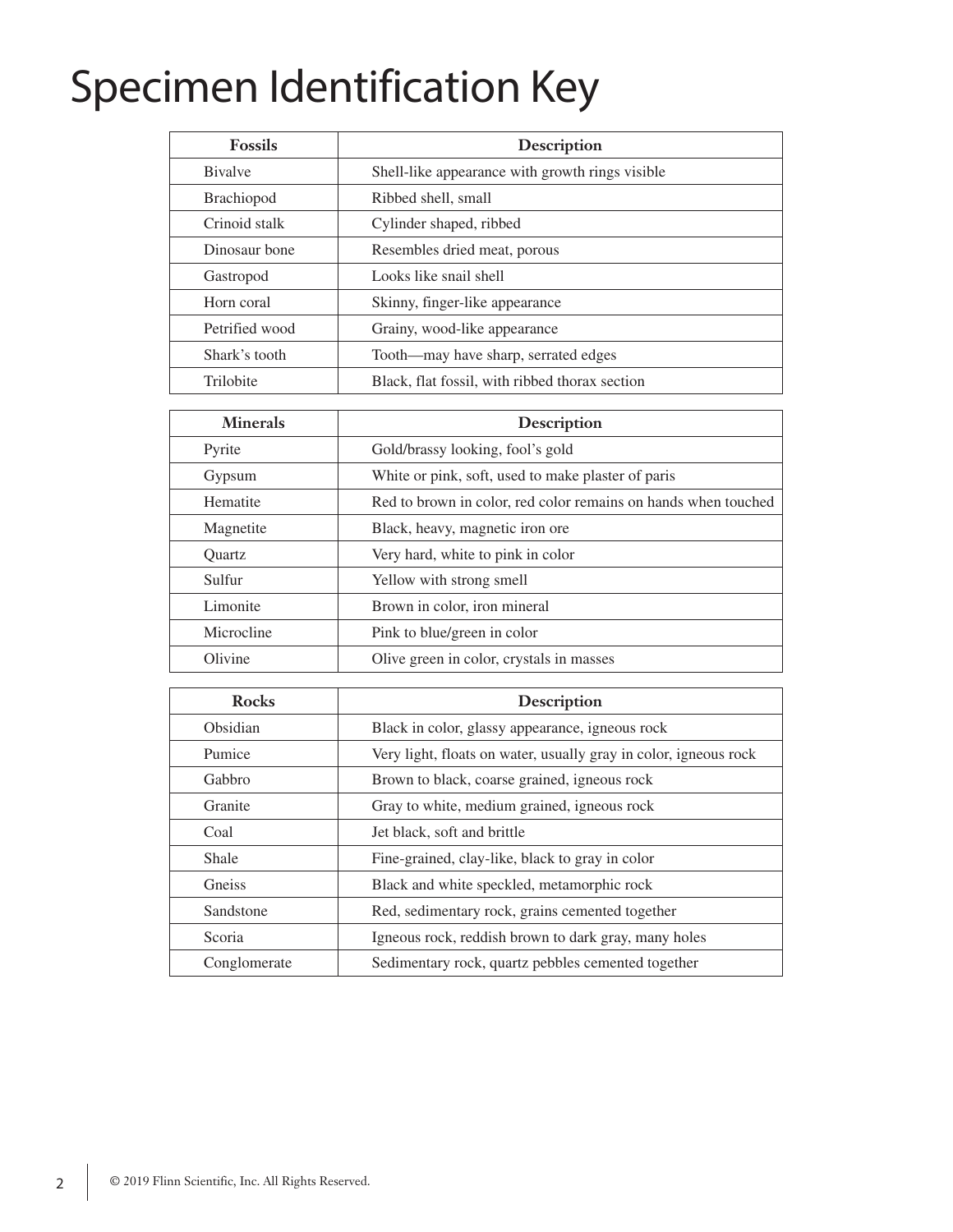# Fossil Sorting Sheet

| Bivalve                    | $\bf Brachiopod$ |
|----------------------------|------------------|
|                            |                  |
|                            |                  |
|                            |                  |
|                            |                  |
| Crinoid stalk              | Dinosaur bone    |
|                            |                  |
|                            |                  |
|                            |                  |
|                            |                  |
|                            |                  |
| $\operatorname{Gastropod}$ | Horn coral       |
|                            |                  |
|                            |                  |
|                            |                  |
|                            |                  |
|                            |                  |
| Petrified wood             | Shark's tooth    |
|                            |                  |
|                            |                  |
|                            |                  |
|                            |                  |
|                            |                  |
| Trilobite                  |                  |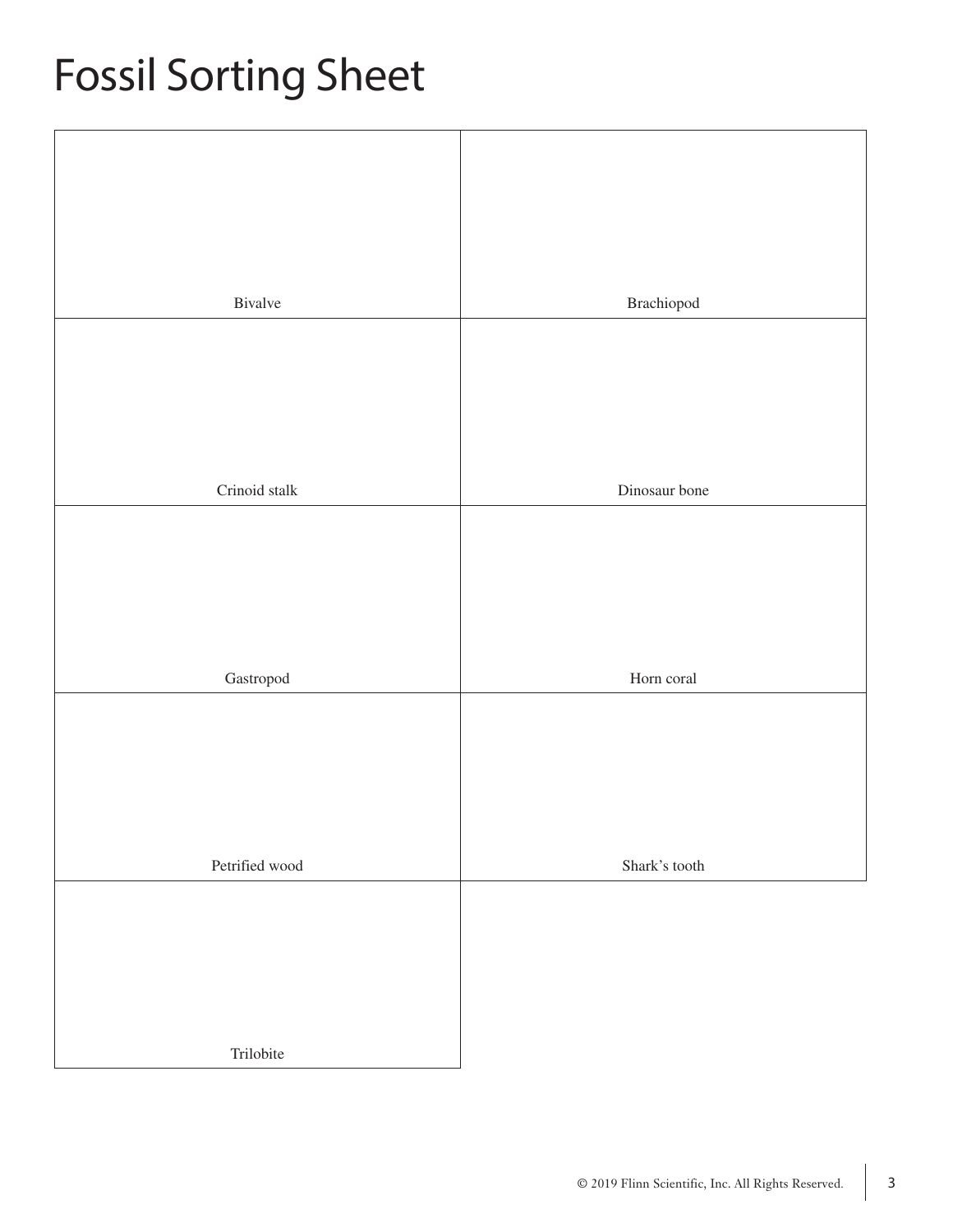# Mineral Sorting Sheet

| Pyrite   |                 |
|----------|-----------------|
|          | Gypsum          |
|          |                 |
|          |                 |
|          |                 |
|          |                 |
|          |                 |
| Hematite | Magnetite       |
|          |                 |
|          |                 |
|          |                 |
|          |                 |
|          |                 |
| Quartz   | $\text{Sulfur}$ |
|          |                 |
|          |                 |
|          |                 |
|          |                 |
|          |                 |
|          |                 |
|          | Microcline      |
|          |                 |
|          |                 |
|          |                 |
|          |                 |
|          |                 |
| Olivine  |                 |